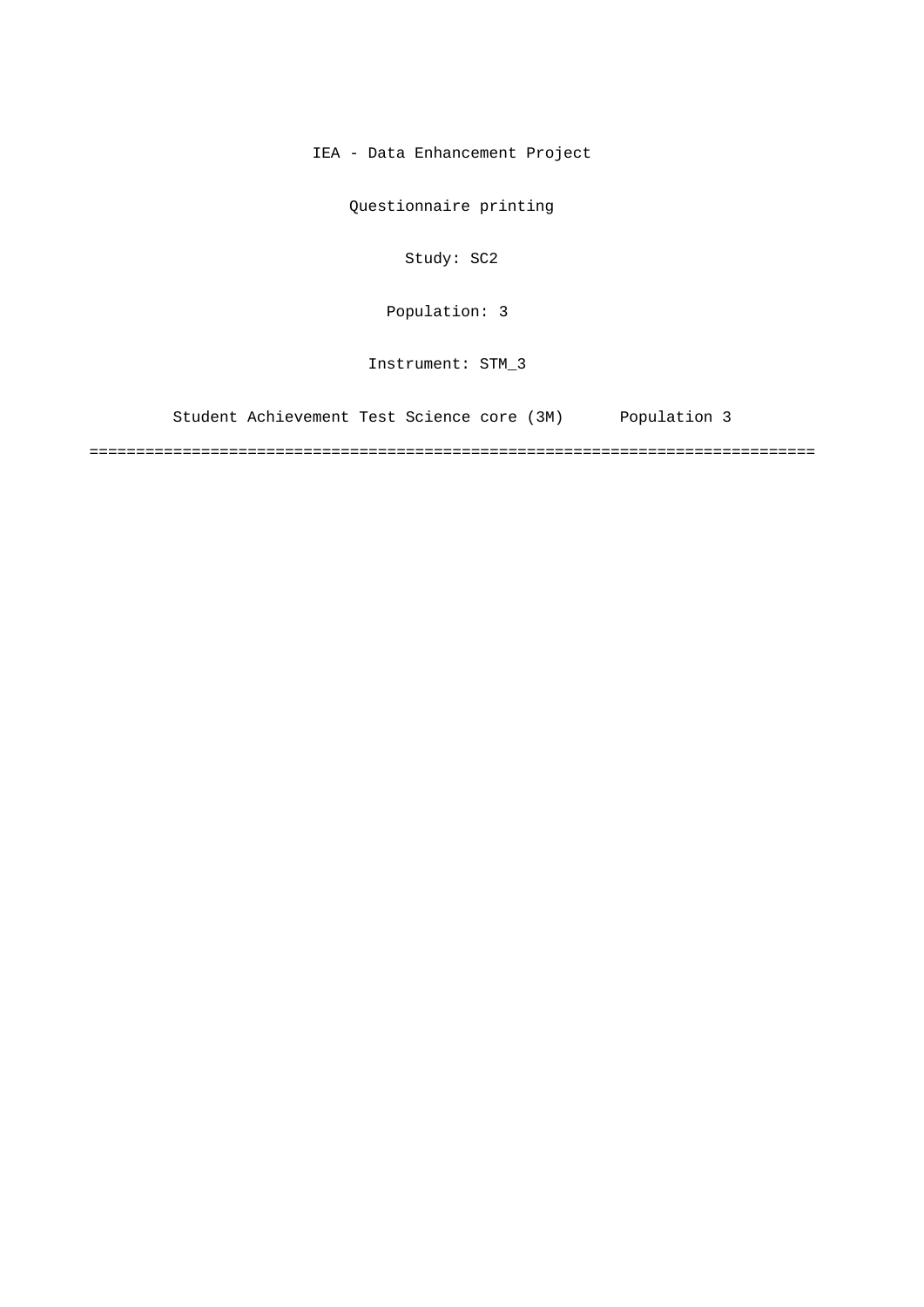1 The following table contains some data about different planets. ----------------------------------------------------------- Planet Distance from the Sun Time for one trip

|               | Mercury 58 million kilometres 88 days                                                                                                                                           |                                       |
|---------------|---------------------------------------------------------------------------------------------------------------------------------------------------------------------------------|---------------------------------------|
|               | Venus 108 million kilometres 225 days                                                                                                                                           |                                       |
| Earth         | 150 million kilometres                                                                                                                                                          | 1 year                                |
| Jupiter       | 780 million kilometres                                                                                                                                                          | 12 years                              |
| Uranus        | 2,870 million kilometres                                                                                                                                                        | 84 years                              |
| Neptune       | 4,500 million kilometres<br>____________________________<br>-------------------                                                                                                 | 165 years                             |
|               | Saturn in not in the table. It is about 1,430 million kilometres                                                                                                                |                                       |
|               | from the Sun. About how long will it take Saturn to make one round<br>trip of the Sun?                                                                                          |                                       |
| Α             | 300 days                                                                                                                                                                        |                                       |
| B             | 10 years                                                                                                                                                                        |                                       |
| C             | 30 years                                                                                                                                                                        |                                       |
| D             | 100 years                                                                                                                                                                       |                                       |
| Е             | 500 years                                                                                                                                                                       |                                       |
|               |                                                                                                                                                                                 |                                       |
|               |                                                                                                                                                                                 | _____________________________________ |
|               | Fossils very similar in shape to marine shellfish which live in oceans<br>today have been found in the rocks of high mountains. What is the most<br>likely explanation of this? |                                       |
| Α             | The particular marine shellfish can live in the sea or on land.                                                                                                                 |                                       |
| B             | Marine forms once had organs that enabled them to breathe<br>atmospheric air.                                                                                                   |                                       |
| $\mathcal{C}$ | The rocks in which the fossils were found were formed under<br>the sea.                                                                                                         |                                       |
| P3M01<br>D    | Marine forms, in certain cases, migrate on to the land.                                                                                                                         |                                       |
| Е.            | Marine forms have evolved from land forms.                                                                                                                                      |                                       |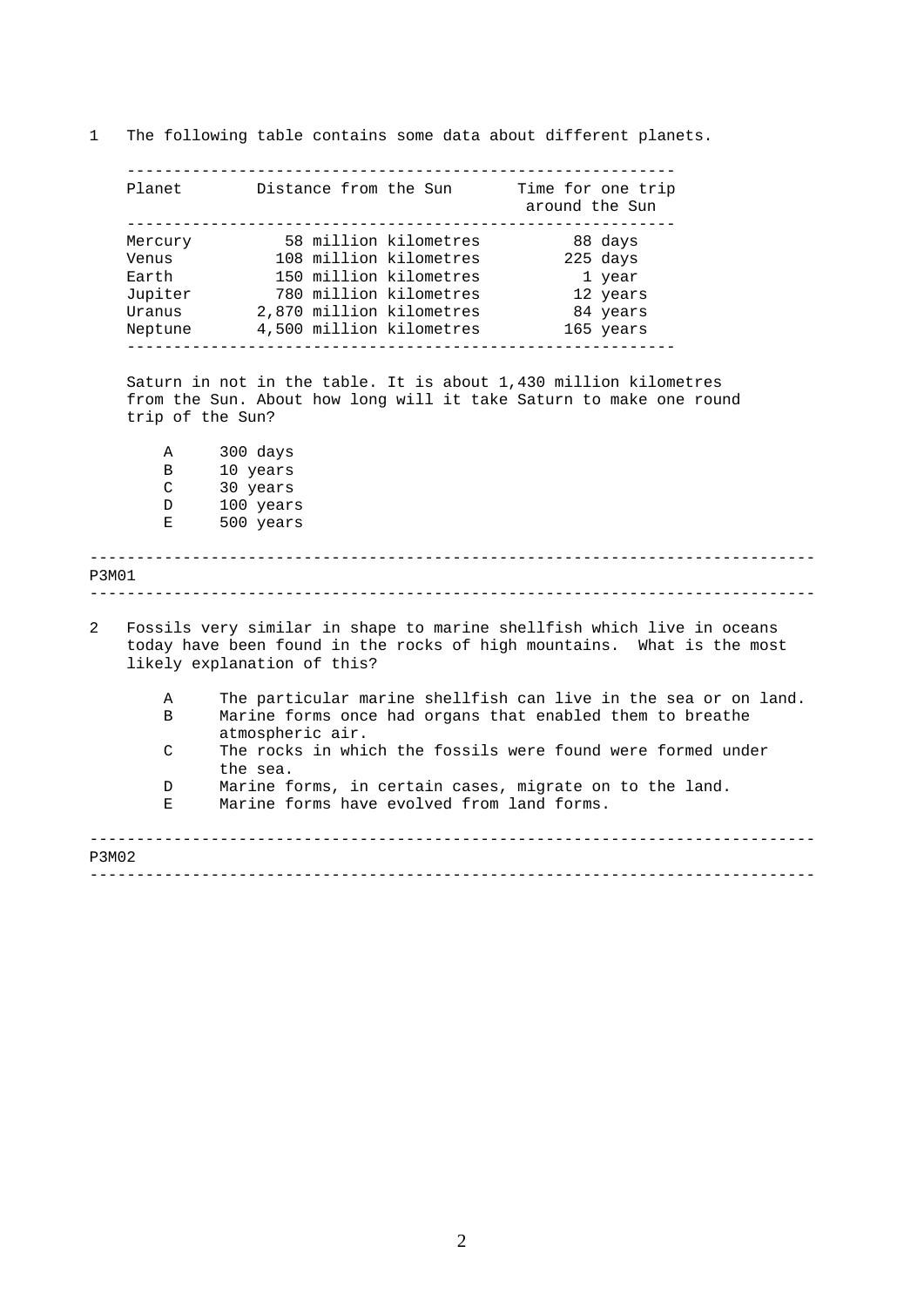<span id="page-2-0"></span>3 Here is a table of data about some stars.

|                       | Relative order from Earth temperature<br>Star of brightness (Light Years) (øC)                                                                                                                               | Distance                                                              | Approximate<br>surface | Colour  |
|-----------------------|--------------------------------------------------------------------------------------------------------------------------------------------------------------------------------------------------------------|-----------------------------------------------------------------------|------------------------|---------|
| Sirius                | $\mathbf{1}$                                                                                                                                                                                                 | 8.8                                                                   | 10,000                 | White   |
| Canopus               | 2                                                                                                                                                                                                            | 98                                                                    | 10,000                 | White   |
| Arcturus              | $\overline{3}$                                                                                                                                                                                               | 36                                                                    | 4,000                  | Reddish |
| Vega                  | 4                                                                                                                                                                                                            | 62                                                                    | 10,000                 | White   |
| Aldeberan             | 5                                                                                                                                                                                                            | 52                                                                    | 4,000                  | Reddish |
|                       | From this data what two proporties would seem most closely related?                                                                                                                                          |                                                                       |                        |         |
| Α                     | order of brightness and colour                                                                                                                                                                               |                                                                       |                        |         |
| B                     | order of brightness and distance from Earth                                                                                                                                                                  |                                                                       |                        |         |
| C                     | distance from Earth and colour                                                                                                                                                                               |                                                                       |                        |         |
| D                     | order of brightness and surface temperature                                                                                                                                                                  |                                                                       |                        |         |
| Е                     | colour and surface temperature                                                                                                                                                                               |                                                                       |                        |         |
| P3M03                 |                                                                                                                                                                                                              |                                                                       |                        |         |
|                       | following conclusions about the properties of these two elements can be<br>drawn from this information?                                                                                                      | Two given elements combine to form a poisonous compound. Which of the |                        |         |
| Α<br>B<br>C<br>D<br>Е | Both elements are certainly poisonous.<br>At least one element is certainly poisonous.<br>One element is poisonous, the other is not.<br>Neither element is poisonous.<br>Neither element need be poisonous. |                                                                       |                        |         |
| P3M04                 |                                                                                                                                                                                                              |                                                                       |                        |         |
|                       | The diagram below shows a mountain. The prevailing wind direction and<br>average air temperatures at different elevations on both sides of the<br>mountain are indicated.                                    |                                                                       |                        |         |
|                       | [ Picture of mountain ]                                                                                                                                                                                      |                                                                       |                        |         |
|                       | Which feature is probably located at the base of the mountain on the<br>leeward side (location X)?                                                                                                           |                                                                       |                        |         |
| Α                     | a dry region                                                                                                                                                                                                 |                                                                       |                        |         |
| В                     | a jungle                                                                                                                                                                                                     |                                                                       |                        |         |
| C                     | a glacier                                                                                                                                                                                                    |                                                                       |                        |         |
| D                     | a large lake                                                                                                                                                                                                 |                                                                       |                        |         |
| Е                     | a rain forest                                                                                                                                                                                                |                                                                       |                        |         |

3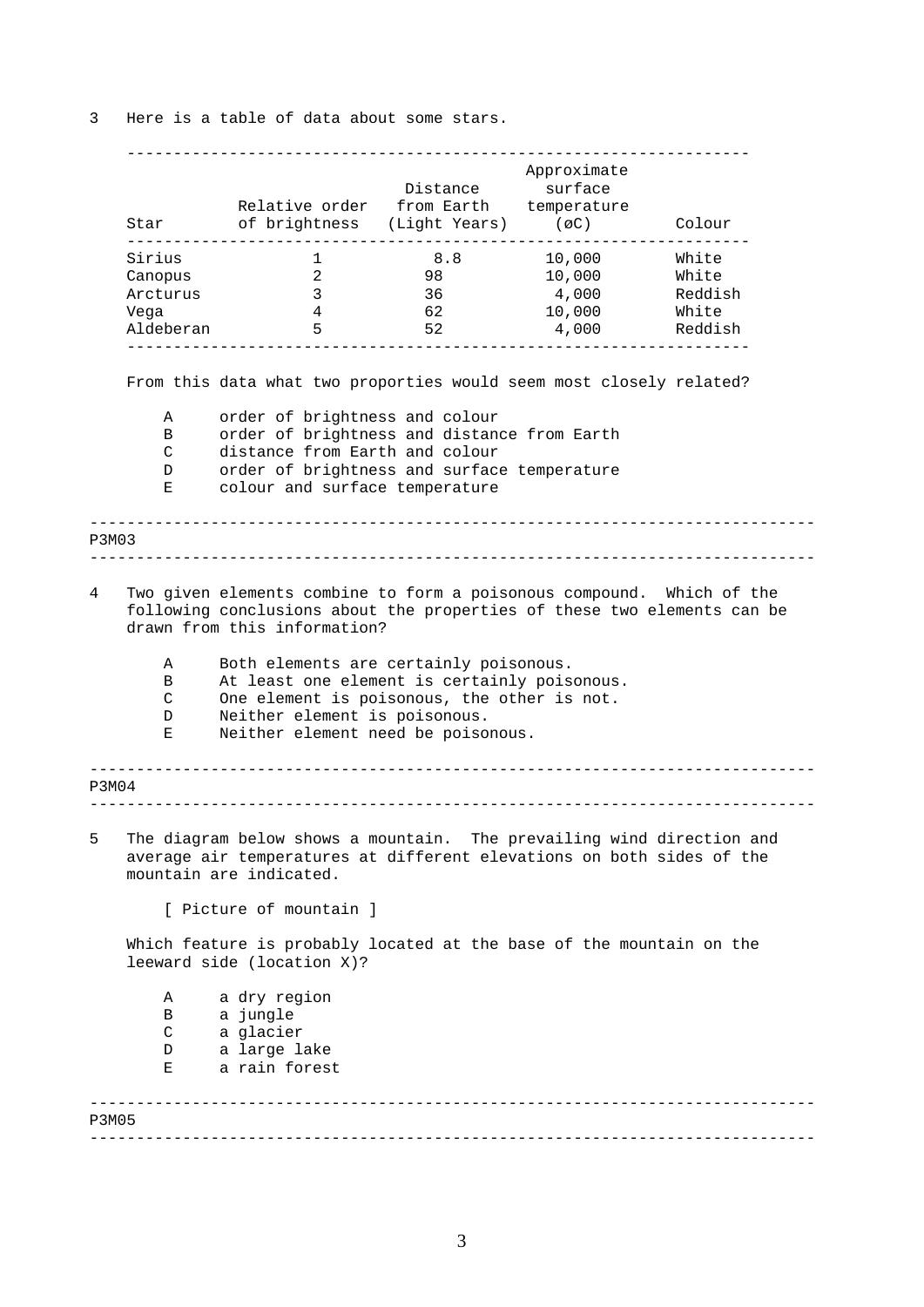| 6     |                 | When 2 g (grams) of zinc and 1 g of sulphur are heated together,<br>practically no zinc or sulphur remains after the compound zinc sulphide<br>is formed. What happens if 2 g zinc are heated with 2 g of sulphur? |
|-------|-----------------|--------------------------------------------------------------------------------------------------------------------------------------------------------------------------------------------------------------------|
|       | Α               | Zinc sulphide containing approximately twice as much sulphur<br>is formed.                                                                                                                                         |
|       | В               | Approximately 1 g of sulphur will be left over.                                                                                                                                                                    |
|       | C               | Approximately 1 g of zinc will be left over.                                                                                                                                                                       |
|       | D               | Approximately 1 g of each will be left over.                                                                                                                                                                       |
|       | Е               | No reaction will occur.                                                                                                                                                                                            |
| P3M06 |                 |                                                                                                                                                                                                                    |
|       |                 |                                                                                                                                                                                                                    |
| 7     |                 | The diagram below shows an example of interdependence among aquatic<br>organisms. During the day the organisms either use up or give off<br>(a) or (b) as shown by the arrows.                                     |
|       |                 | [ Picture of aquatic organisms: a floating water plant, a fish,<br>small water animals and a water plant with roots ]                                                                                              |
|       |                 | Choose the right answer for (a) and (b) from the alternatives given.                                                                                                                                               |
|       | Α               | (a) is oxygen and (b) is carbon dioxide.                                                                                                                                                                           |
|       | B               | (a) is oxygen and (b) is carbohydrate.                                                                                                                                                                             |
|       | C               | (a) is nitrogen and (b) is carbon dioxide.                                                                                                                                                                         |
|       | D               | (a) is carbon dioxide and (b) is oxygen.                                                                                                                                                                           |
|       | Е               | (a) is carbon dioxide and (b) is carbohydrate.                                                                                                                                                                     |
| P3M07 |                 |                                                                                                                                                                                                                    |
| 8     | nervous system? | Which of the cells shown below would commonly be found in the human                                                                                                                                                |
|       |                 | [ 5 pictures of cells. ]                                                                                                                                                                                           |
| P3M08 |                 |                                                                                                                                                                                                                    |
|       |                 |                                                                                                                                                                                                                    |
| 9     | place?          | All of the following are aspects of the reproductive process. Which one<br>of them must occur before we can *be certain* that fertilization has taken                                                              |
|       | Α               | A male organism must find a mate.                                                                                                                                                                                  |
|       | В               | Reproductive organs must be produced.                                                                                                                                                                              |
|       | C               | The nucleus of a male gamete must fuse with that of a<br>female gamete.                                                                                                                                            |
|       | D               | A spermatozoon must reach an egg cell.                                                                                                                                                                             |
|       | Е               | A female gamete must provide a store of food for the embryo.                                                                                                                                                       |
| P3M09 |                 |                                                                                                                                                                                                                    |
|       |                 |                                                                                                                                                                                                                    |

4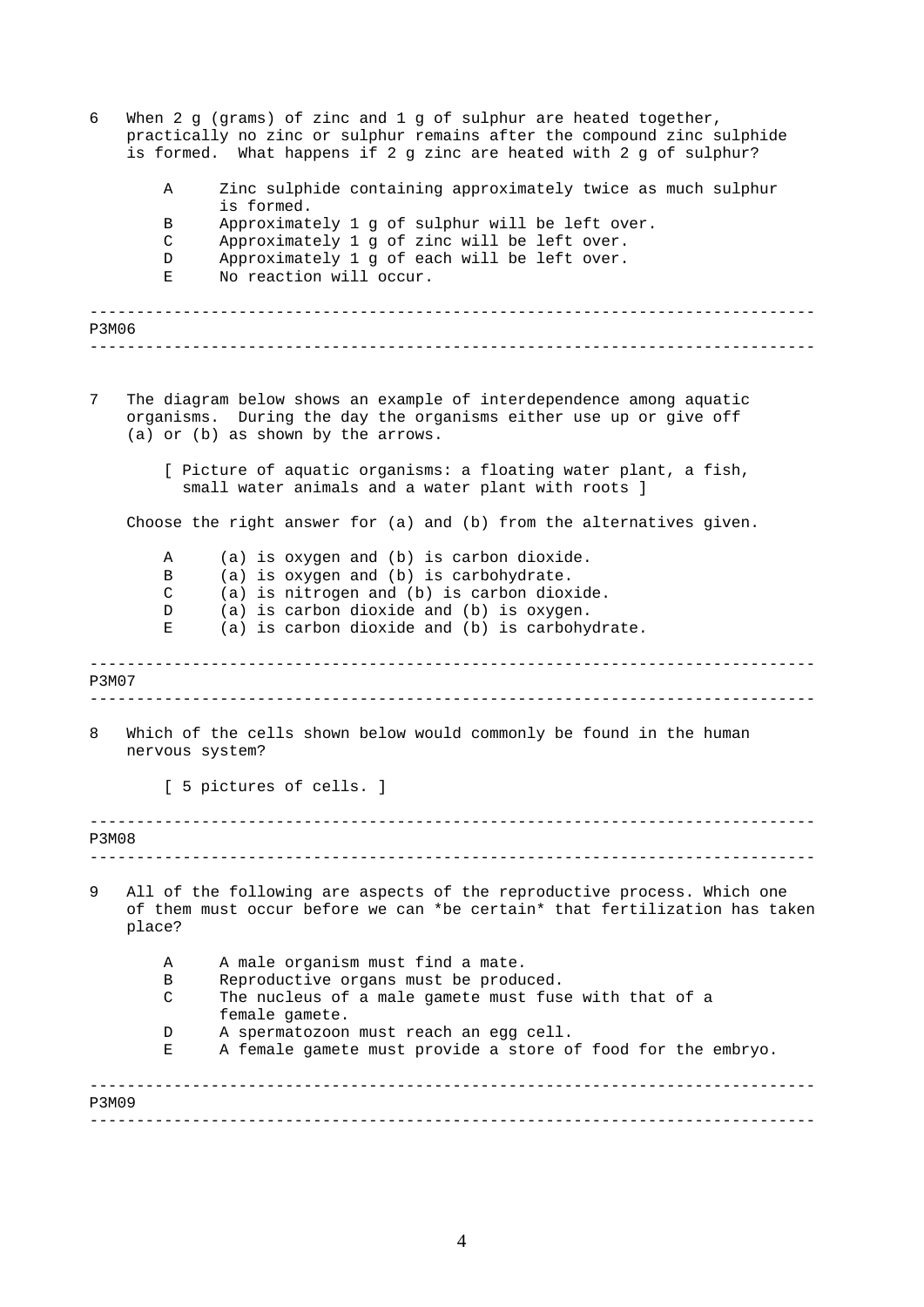| 10    | Animals take in oxygen and give out carbon dioxide. Ordinary air contains<br>very little carbon dioxide.                                                                                                                                                                                  |
|-------|-------------------------------------------------------------------------------------------------------------------------------------------------------------------------------------------------------------------------------------------------------------------------------------------|
|       | [ Picture of apparatus as first set up and<br>a picture of apparatus after 5 minutes. ]                                                                                                                                                                                                   |
|       | Which of the following can be measured with the above apparatus?                                                                                                                                                                                                                          |
|       | The rate of movement of the animal.<br>Α<br>The amount of heat produced by the animal.<br>B<br>The rate of respiration of the animal.<br>C<br>The effect of carbon dioxide on the animal.<br>D<br>The amount of carbon dioxide absorbed by the animal.<br>Е                               |
| P3M10 |                                                                                                                                                                                                                                                                                           |
| 11    | The male insects in a population are treated to prevent sperm production.<br>Would this reduce this insect population?                                                                                                                                                                    |
|       | No, because the females would still lay eggs.<br>Α<br>No, because the insects would still mate.<br>B<br>No, because it would not change the offspring mutation rate.<br>C<br>Yes, because it would sharply decrease the reproduction rate.<br>D<br>Yes, because the males would die.<br>Е |
| P3M11 |                                                                                                                                                                                                                                                                                           |
| 12    | This question refers to the following diagram of apparatus used to show<br>that an animal gives out carbon dioxide in respiration.                                                                                                                                                        |
|       | [ Picture of apparatus with 4 parts. ]                                                                                                                                                                                                                                                    |
|       | Part 1 contains a substance which removes carbon dioxide from the air<br>passing through it. Parts 2 and 4 both contain a liquid which changes<br>in appearance when carbon dioxide passes through it.                                                                                    |
|       | Of the following kinds of containers for the animal which one would<br>give the quickest result?                                                                                                                                                                                          |
|       | a small container<br>Α<br>a large container<br>B<br>a container in bright light<br>C<br>a container covered with a dark cloth<br>D<br>a container in which the air is kept moist by means of<br>Е<br>wet cotton wool                                                                      |
| P3M12 |                                                                                                                                                                                                                                                                                           |
|       |                                                                                                                                                                                                                                                                                           |

5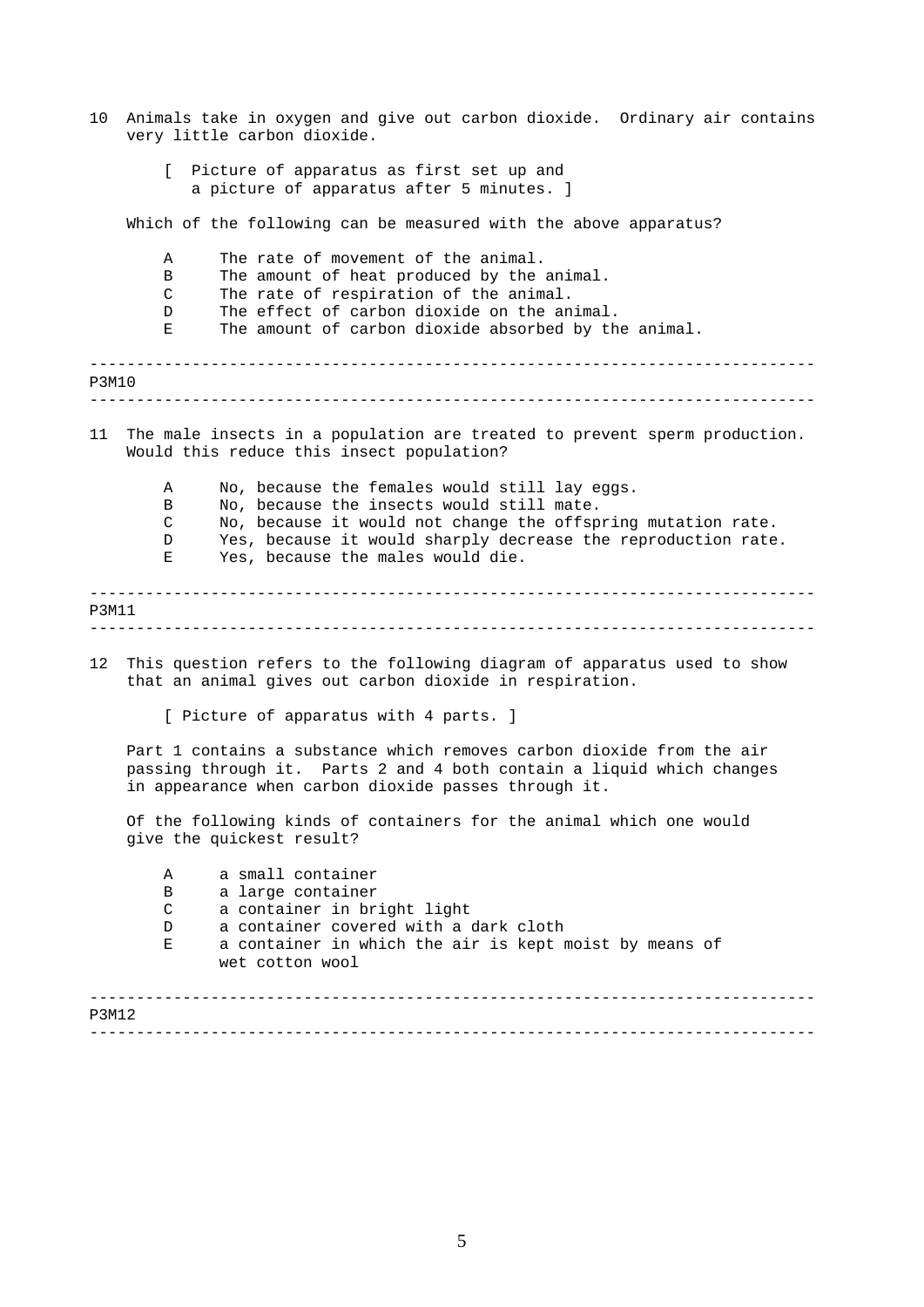- 13 Why is it that your body temperature does not fall even though you lose heat continually?
	- A The blood distributes heat round the body.
	- B Respiration results in the liberation of heat.
	- C Heat is constantly being absorbed from the Sun.
	- D Hot meals are eaten regularly.
	- E Warm clothes are good insulators.

| P3M13 |  |
|-------|--|
|       |  |

14 Several different plants parts were placed in sealed containers of equal volume. The amounts of CO2 (carbon dioxide) used by the plant parts under different conditions were measured and recorded.

| Container Plant |        | Plant<br>part | Volume of<br>plant part<br>(cm3) | Colour<br>оf<br>light | Temp.<br>(øC) | Time<br>elapsed<br>(days) | CO2 used<br>(cm3) |
|-----------------|--------|---------------|----------------------------------|-----------------------|---------------|---------------------------|-------------------|
| $\mathbf{1}$    | Myrtle | Leaf          | 100                              | Red                   | 15            | 2                         | 150               |
| 2               | Myrtle | Leaf          | 100                              | Red                   | 27            | $\mathcal{D}$             | 200               |
| 3               | Myrtle | Stem          | 100                              | Blue                  | 21            | 2                         | 50                |
| 4               | 0ak    | Root          | 100                              | Blue                  | 27            | 3                         | 0                 |
| 5               | 0ak    | Leaf          | 100                              | Orange                | 27            | 2                         | 100               |
| 6               | 0ak    | Leaf          | 100                              | Orange                | 27            |                           | 150               |

Assume that all other experimental conditions were identical in all six containers.

On the basis of the data in the table, one could properly compare the amount of CO2 used in one day by

A myrtle leaves at 15 øC and at 27 øC.

- B myrtle stems and myrtle leaves.
- C myrtle leaves in red light and in orange light.
- D oak leaves in orange light and in blue light.
- E oak leaves at 15 øC and at 27 øC.

------------------------------------------------------------------------------ ------------------------------------------------------------------------------ P3M14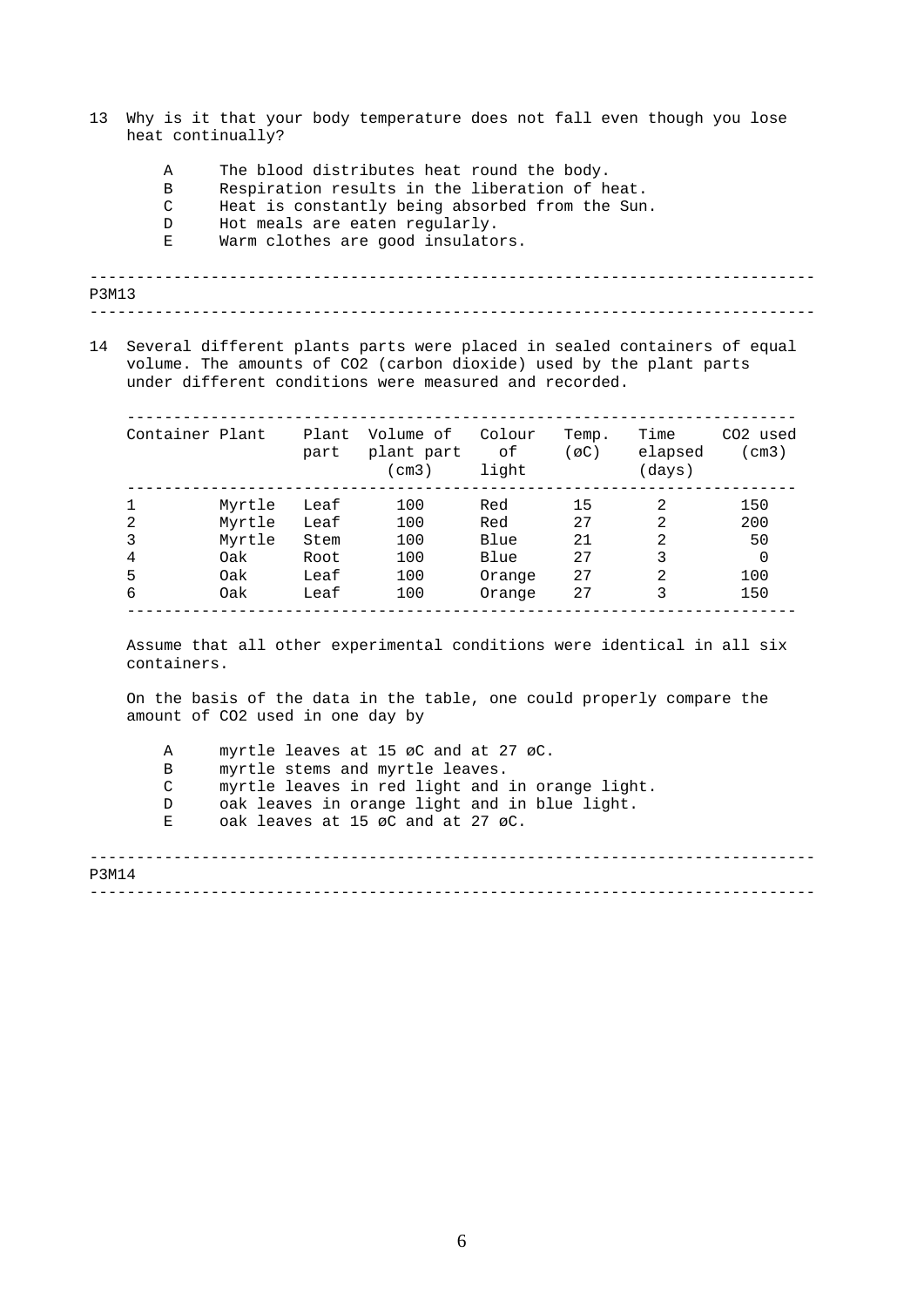## 15 The following illustrates a food web.

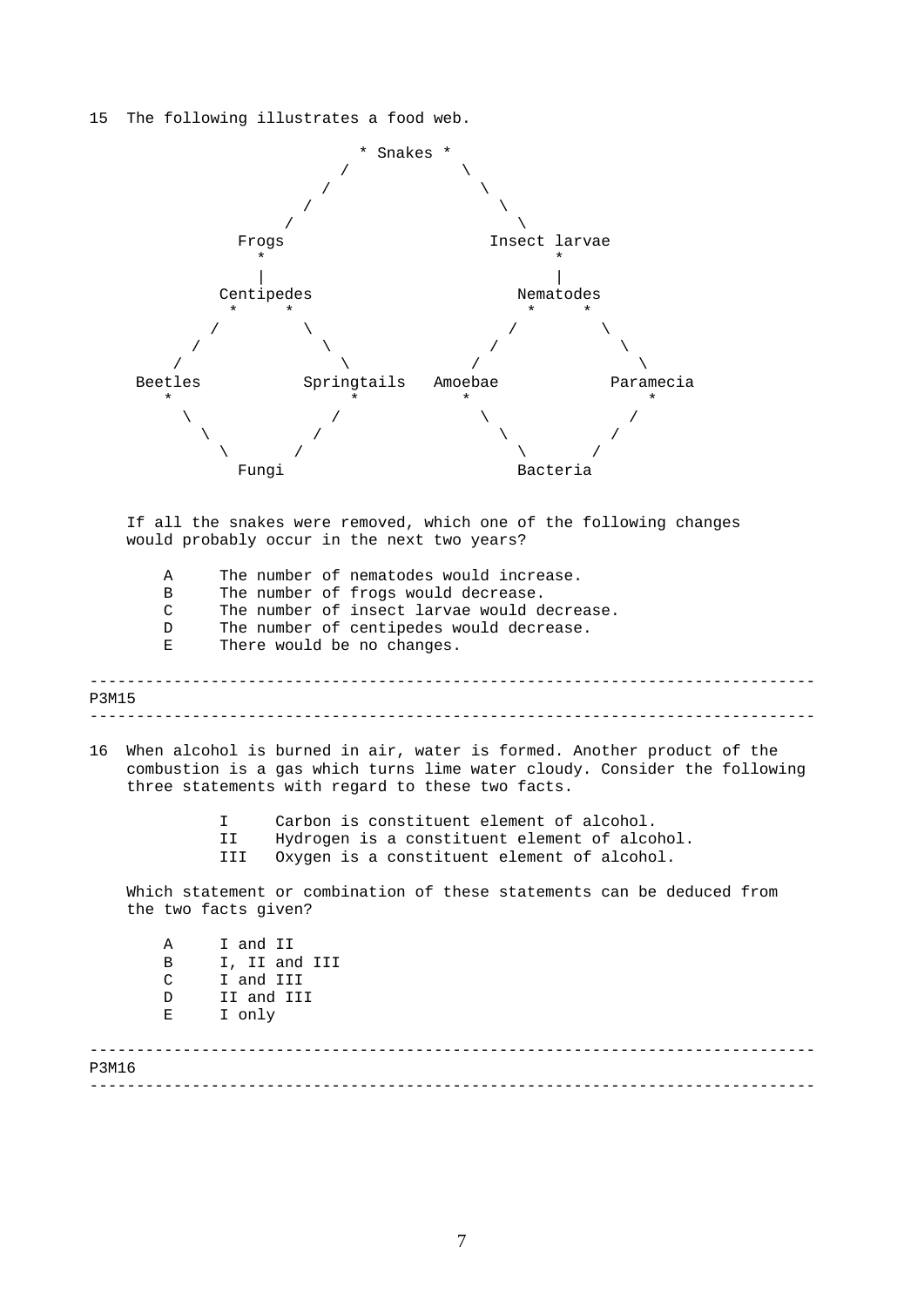17 Zinc strips are inserted into each of four beakers containing four different liquids. Each beaker is identified by a single Roman numeral.

The following observations were made.

|              |                       | Beaker Initial Observation                                                                                                                                                                                                                                                               | Conductivity before<br>zinc is added |
|--------------|-----------------------|------------------------------------------------------------------------------------------------------------------------------------------------------------------------------------------------------------------------------------------------------------------------------------------|--------------------------------------|
| added        |                       |                                                                                                                                                                                                                                                                                          |                                      |
|              |                       | I contraction no visible reaction                                                                                                                                                                                                                                                        | very poor                            |
|              | II I                  | bubbles of a colourless gas<br>form on the zinc strip                                                                                                                                                                                                                                    | good                                 |
|              | III                   | bubbles of reddish-brown gas<br>form on the zinc strip                                                                                                                                                                                                                                   | qood                                 |
|              | IV                    | no visible reaction<br>_____________________                                                                                                                                                                                                                                             | very good                            |
|              | Α<br>B<br>C<br>D<br>Ε | most reasonable inference?<br>Beakers I and IV contain aqueous solutions of strong acids.<br>Beaker II could contain an aqueous acid.<br>Beaker III could not contain an aqueous acid.<br>Beaker III must contain sulphuric acid, H2SO4.<br>Beakers I and IV contain alkaline solutions. |                                      |
| P3M17        |                       |                                                                                                                                                                                                                                                                                          |                                      |
| 18           |                       | A hydrocarbon contains only carbon and hydrogen atoms in the ratio 1:2<br>and has a molecular weight of about 28. Which of the following could<br>probably be the molecular formula of the compound?                                                                                     |                                      |
|              |                       | (Atomic masses: $H = 1$ , $C = 12$ , $N = 14$ )                                                                                                                                                                                                                                          |                                      |
|              | Α                     | CH<br>2                                                                                                                                                                                                                                                                                  |                                      |
|              | В                     | CH N<br>2                                                                                                                                                                                                                                                                                |                                      |
|              | $\mathsf{C}$          | C H<br>24                                                                                                                                                                                                                                                                                |                                      |
|              | D                     | C H N<br>36                                                                                                                                                                                                                                                                              |                                      |
|              | Е                     | C H<br>4 8                                                                                                                                                                                                                                                                               |                                      |
| <b>P3M18</b> |                       |                                                                                                                                                                                                                                                                                          |                                      |
|              |                       |                                                                                                                                                                                                                                                                                          |                                      |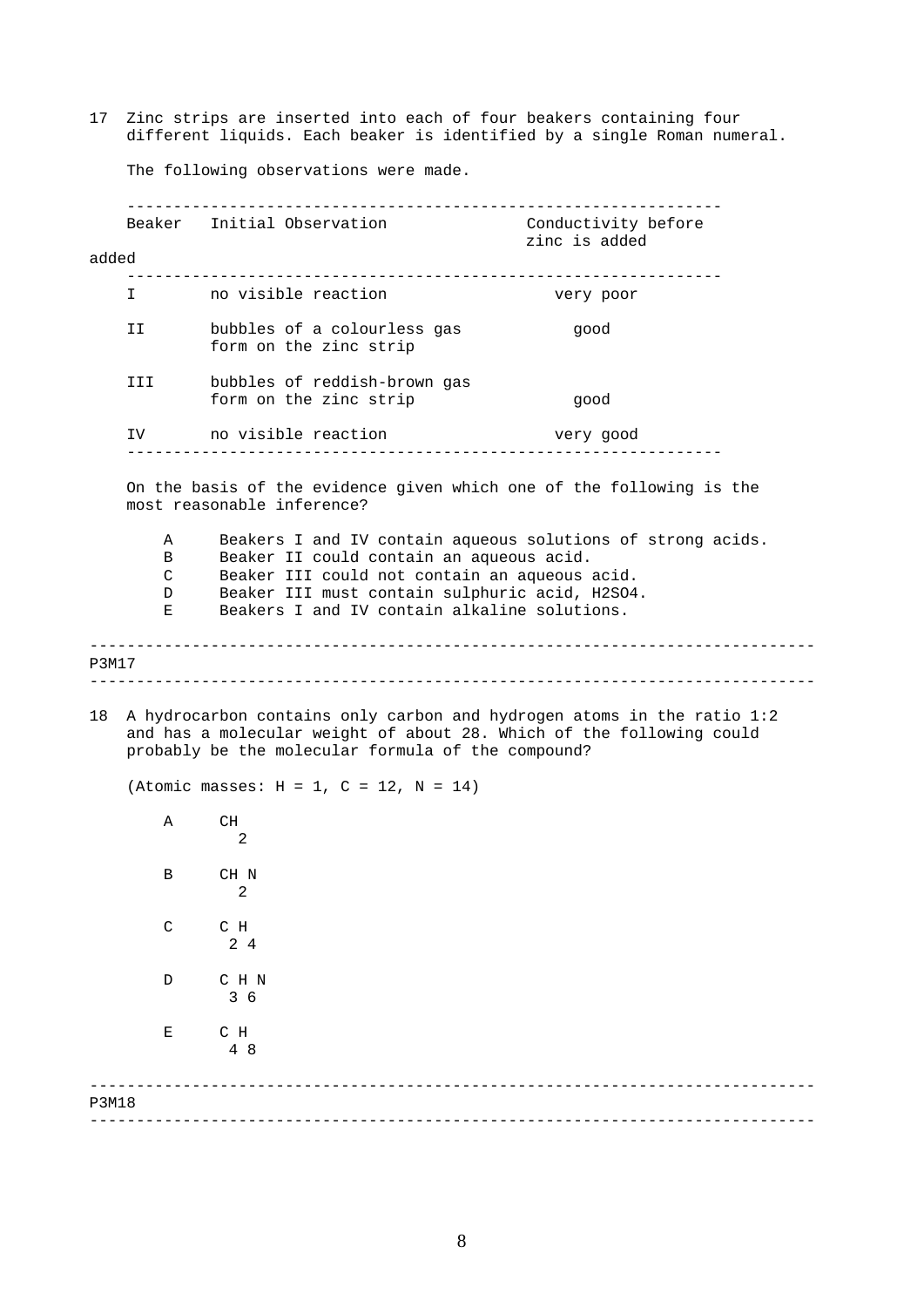| 19    | chemical changes?     | Which of the following particles are gained, lost or shared during                                                                                                                                                               |
|-------|-----------------------|----------------------------------------------------------------------------------------------------------------------------------------------------------------------------------------------------------------------------------|
|       | Α<br>B<br>C<br>D<br>Е | electrons furthest from the nucleus of the atom<br>electrons closest to the nucleus of the atom<br>electrons from the nucleus of the atom<br>protons from the nucleus of the atom<br>neutrons from the nucleus of the atom       |
| P3M19 |                       |                                                                                                                                                                                                                                  |
| 20    |                       | Flour is a fine powder obtained by grinding wheat or other cereal grains.<br>A pile of grain burns only very slowly whereas flour dust suspended in<br>air is explosive. Which of the following is the best explanation of this? |
|       | Α                     | The heat produced when small particles burn is greater than<br>the heat produced by the burning of large particles of the<br>same substance.                                                                                     |
|       | В<br>C                | Grinding the grain changes its chemical composition.                                                                                                                                                                             |
|       |                       | For the same quantity of the material, small particles have<br>a greater surface area in contact with air than large particles.                                                                                                  |
|       | D<br>Е                | Small particles possess more energy than large particles.<br>The flour burns completely whereas the pile of grain does not.                                                                                                      |
| P3M20 |                       |                                                                                                                                                                                                                                  |
| 21    |                       | When 16 g of dilute sulphuric acid is poured onto 3 g of zinc in an open<br>test tube, hydrogen gas was generated. What is the weight of the contents<br>of the test tube after the reaction is completed?                       |
|       | Α                     | slightly more than 19 g                                                                                                                                                                                                          |
|       | В<br>C                | slightly less than 19 g<br>equal to 19 g                                                                                                                                                                                         |
|       | D                     | slightly less than 16 g                                                                                                                                                                                                          |
|       | Е                     | equal to 16 g                                                                                                                                                                                                                    |
| P3M21 |                       |                                                                                                                                                                                                                                  |
|       |                       |                                                                                                                                                                                                                                  |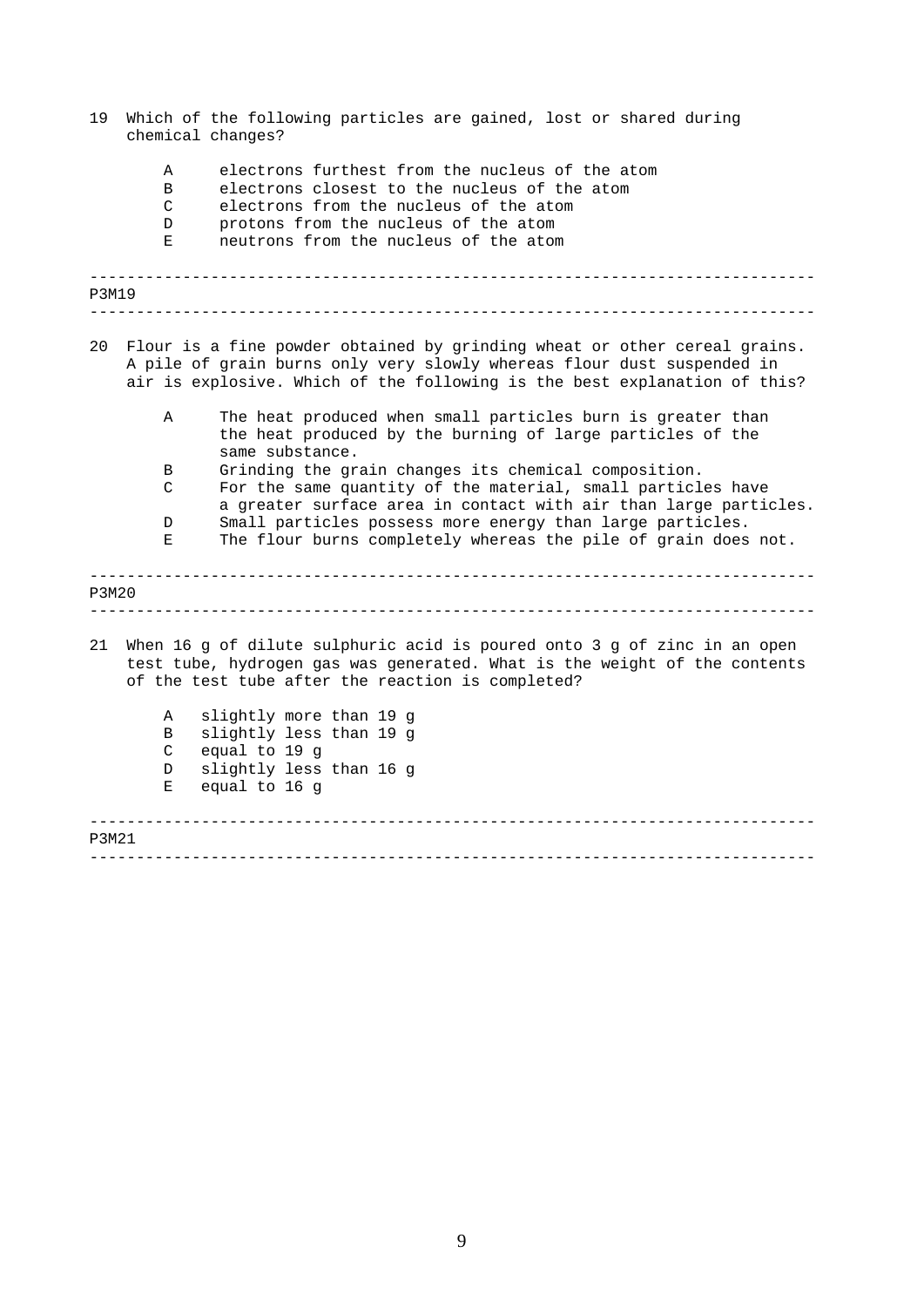22 The following results are from experiments which were made to find how long it took for newborn babies of different mammals to double in weight.

| Mammal | Time in days to<br>double the weight<br>of the newborn baby | Percentage protein<br>in the milk of the<br>mother |
|--------|-------------------------------------------------------------|----------------------------------------------------|
| human  | 180                                                         | 1.6                                                |
| horse  | 60                                                          | 2.0                                                |
| COW    | 47                                                          | 3 <sub>5</sub>                                     |
| pig    | 18                                                          | 5.9                                                |
| sheep  | 10                                                          | 6.5                                                |
| dog    | 8                                                           | 7.1                                                |
| rabbit | 6                                                           | 10.4                                               |

What do the results of these experiments suggest?

A The larger the mammal, the greater the protein concentration in the milk.

- B The smaller the mammal, the greater the protein concentration in the milk.
- C The greater the protein concentration in the mammal's milk the slower the newborn baby will double its weight.
- D The greater the protein concentration in the mammal's milk the faster the newborn baby will double its weight.
- E There appears to be no relationship between protein concentration in mammal's milk and time taken for a newborn baby to double its birth weight.

## ------------------------------------------------------------------------------ P3M22

------------------------------------------------------------------------------

23 A steel ball rolls down an inclined plane. Which of the graphs below best represents the relationship between the distance travelled (s) and the time (t)? (Assume retarding forces are negligible.)

[ 3 straight lines and 2 curves of (s) versus (t) ]

------------------------------------------------------------------------------ P3M23

------------------------------------------------------------------------------

24 An iron container is weighed after the air in it has been pumped out (evacuated). Then it is filled with hydrogen gas and weighed again.

[ Picture of an iron container. ]

What is the weight of the container full of hydrogen compared to the weight of the evacuated container?

| Α     | less                                                                        |
|-------|-----------------------------------------------------------------------------|
| В     | greater                                                                     |
| C     | the same                                                                    |
| D     | greater or less depending on the volume of the gas in the<br>container      |
| Е     | greater or less depending on the temperature of the gas in<br>the container |
| P3M24 |                                                                             |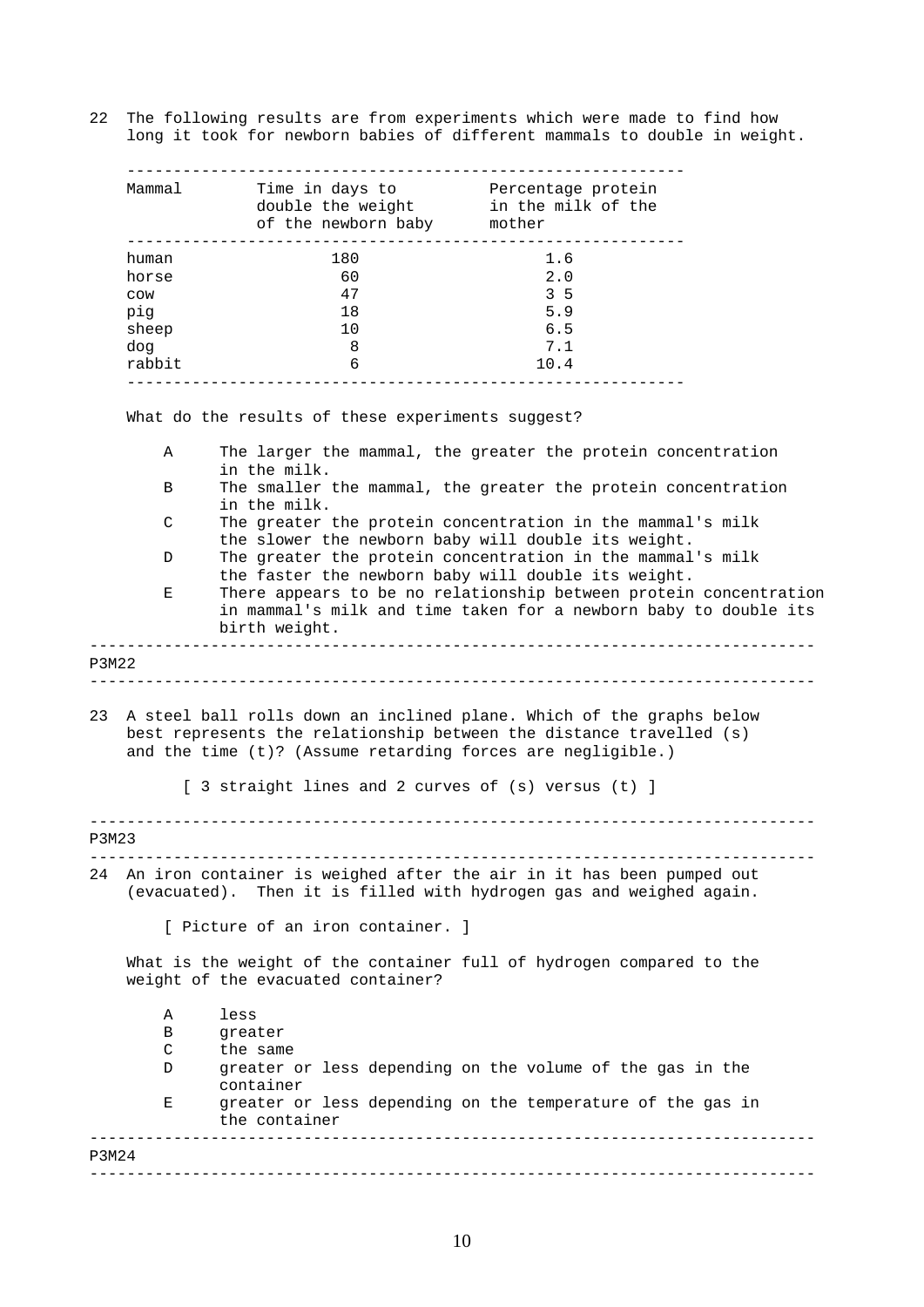25 The objects P, Q and R of weight 15 N (newtons), 20 N and 7 N, are hung with a light thread as shown in the figure.



What is the tension in the thread between P and Q?

------------------------------------------------------------------------------ ------------------------------------------------------------------------------ ------------------------------------------------------------------------------ ------------------------------------------------------------------------------ A 42 N B 35 N C 27 N D 15 N E 7 N P3M25 26 When a small volume of water is boiled, a large volume of steam is produced. Why? A The molecules are further apart in steam than water. B Water molecules expand when heated and make the molecules bigger than the water molecules. C The change from water to steam causes the number of molecules to increase. D Atmospheric pressure works more on water molecules than on steam molecules. E Water molecules repel each other when heated. P3M26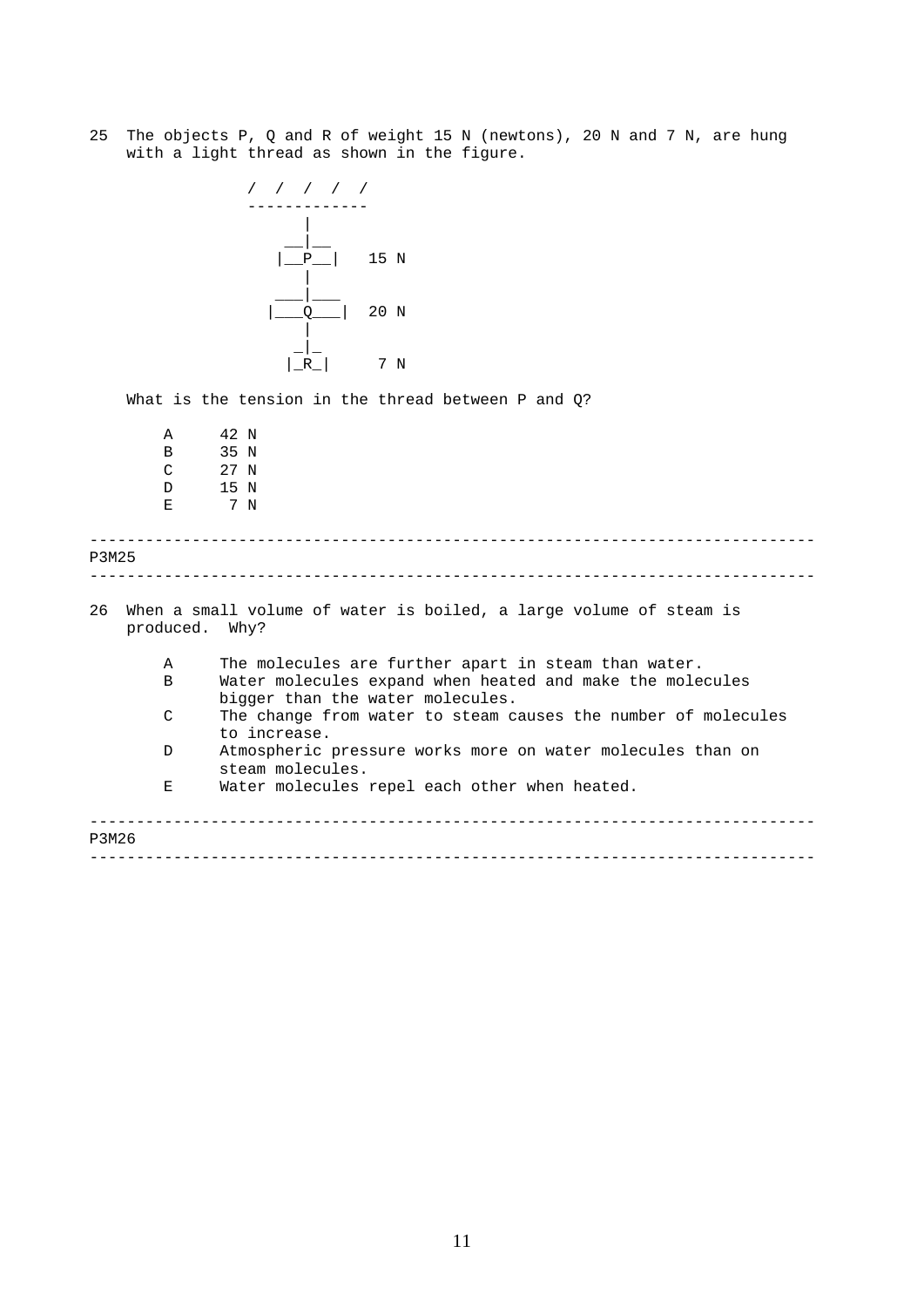- 27 The figure shows a box with four terminals: P, Q, R and S. The following observations were made.
	- 1 There is a certain amount of resistance between P and Q.
	- 2 Resistance between P and R is twice that between P and Q.
	- 3 There is not any appreciable resistance between Q and S.



Which of the following circuits is most likely to be within the box? Assume that the resistances shown are equal.